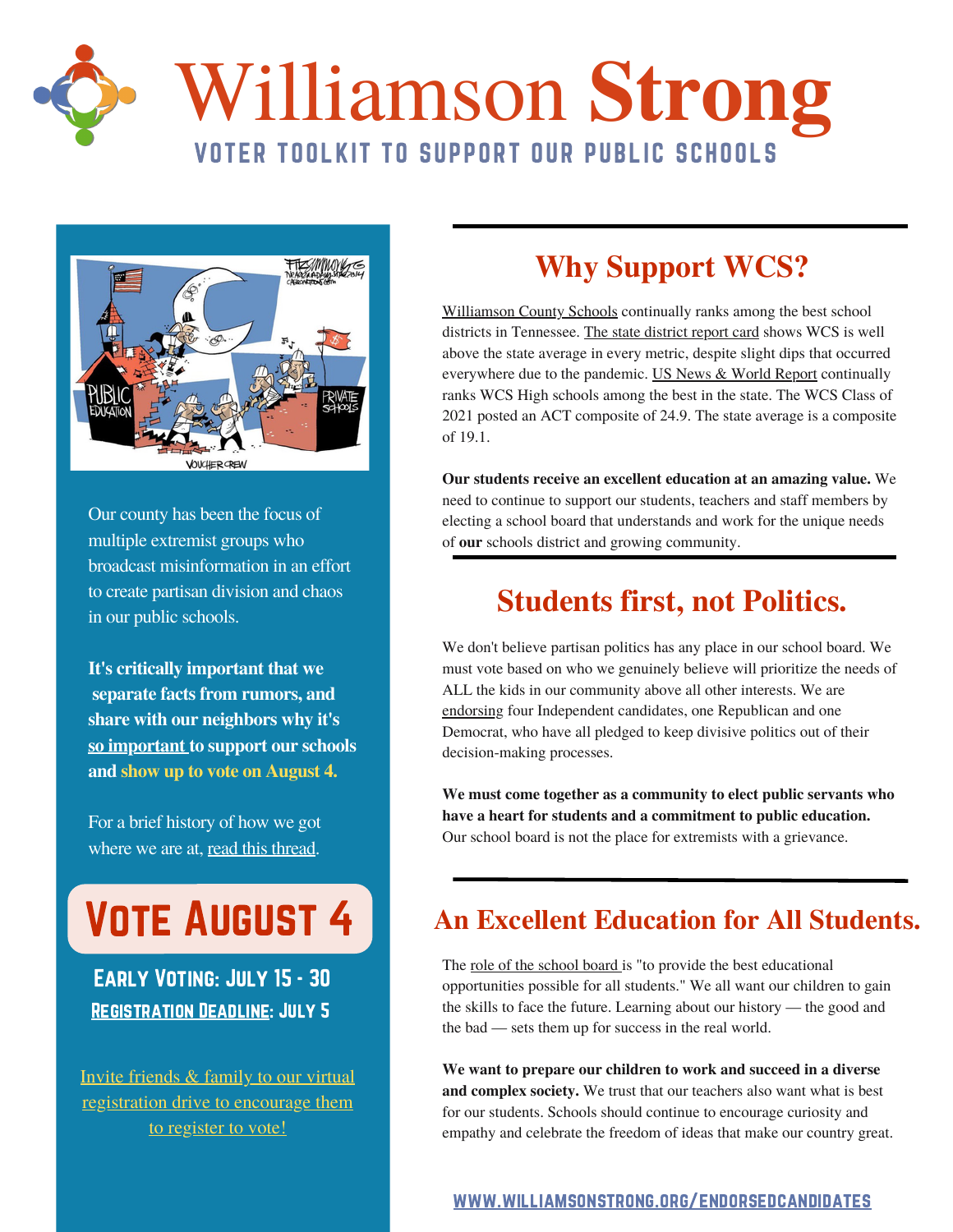#### **What's all the noise about "parental rights"?**

Parent involvement in their child's education is essential, working together with teachers and staff to provide support where needed. The hot-button political language of "parental rights" is nothing more than some people believing teachers and professional educators aren't qualified to make decisions on curriculum and operational matters. Rather than restricting the free flow of ideas and banning books and discussions in classrooms, parents and teachers should work together to expand what is possible for our kids...just like they've successfully been doing for many years.

Parents are already free to control what their own children read. Working directly with your child's teachers and school librarian is the best way to address any concerns about what books your child can access. Discussions with your children about what they are reading is also a valuable teaching opportunity.

#### **I want curriculum transparency in my child's school. Are educators hiding course materials from parents?**

Of course parents should know what's going on in their children's classroom and school building. Parents and teachers must work together to ensure a quality education for every child, and having a working relationship is always encouraged. Transparency isn't a bad thing - what's not great is using "transparency" as a way to ban books and restrict the free flow of ideas and conversations in classrooms. Many resources are already available on the district website, including the Scope & [Sequence](https://www.wcs.edu/domain/1189) for each course and the [Elementary](https://www.wcs.edu/domain/1416) ELA text and materials. And the best way to know what is going on in your child's education is to simply talk to your child and your child's teachers.

#### **Doesn't teaching divisive topics (related to racism, sexism, etc.) in our schools teach children that they are the victims?**

Learning about our nation's history helps children understand our country's progress as well as its challenges. These conversations can be empowering –– they equip our children with the knowledge and experience they need to successfully navigate the world around them and make it a better place. Children are intelligent and curious and always looking to understand the world around them, and they're growing up in a world where they have or will soon have unlimited access to the world via devices. School is where our children should feel safe to learn and grow together, which sometimes includes having difficult conversations and teachers are prepared to carefully navigate tough topics in age-appropriate ways.

#### **Which School Board Candidates are up for Election this year?**

School Board members in Williamson County serve a four-year term. Only the **even-numbered districts** are up for election on **August 4th**. Odd-numbered districts will vote for School Board Members in 2024. If you are in an oddnumbered district, **you can still help** by supporting a candidate in an even-numbered district, and help spread the word to others about how important it is to vote!

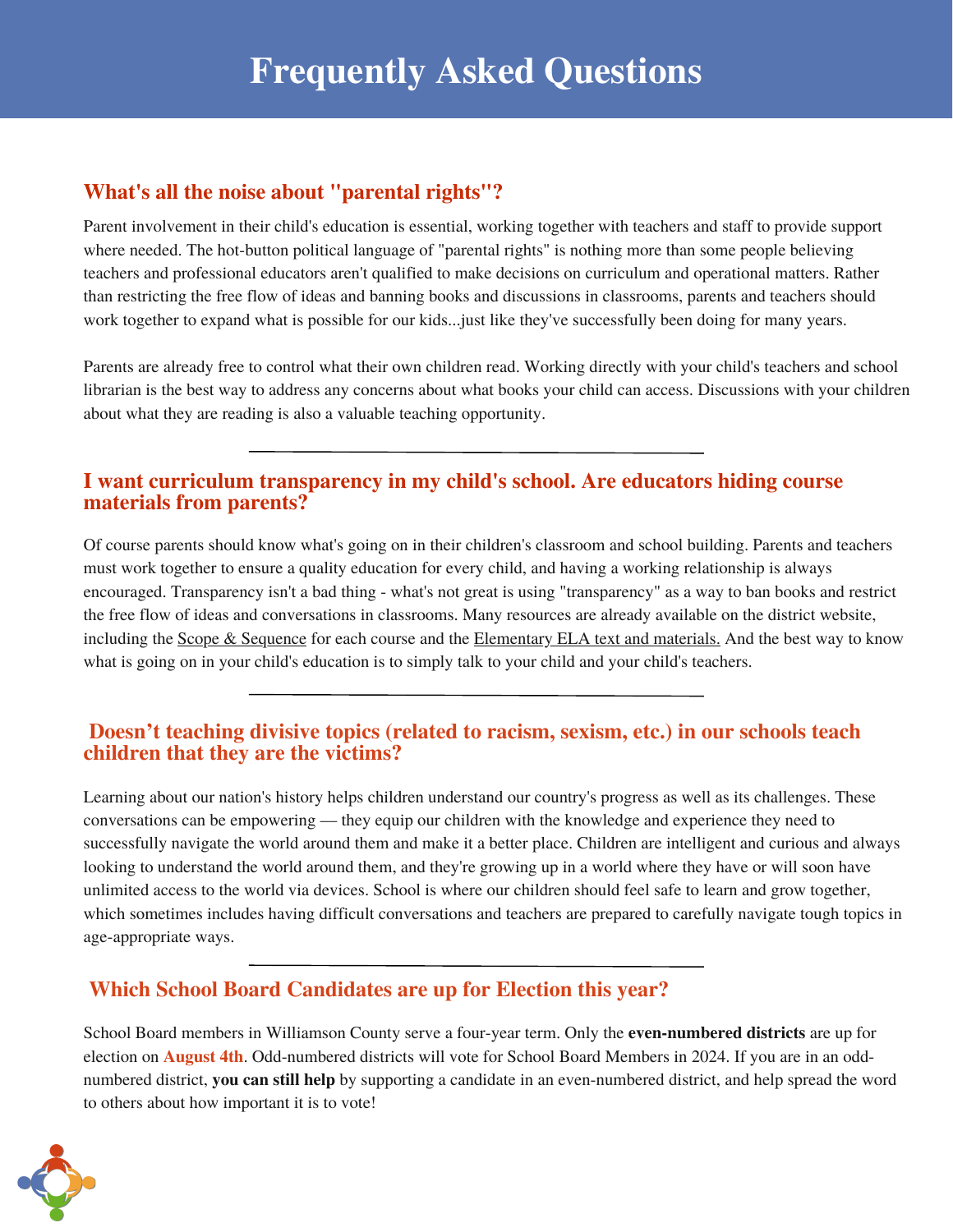## Frequently Asked Questions

#### **Why are a few people saying children are reading vulgar and inappropriate materials in school?**

Wanting to make sure material is age-appropriate is a valid concern. It's important to remember that available books were selected by trained and credentialed WCS librarians and educators, with very thoughtful consideration given to the value of the material as a whole and the age/grade level for which it's appropriate.

Some of the books currently being challenged are about great American heroes like Martin Luther King, Jr. and Ruby Bridges or are by Pulitzer Prize-winning authors like Toni Morrison. When we ban books and restrict ideas, we aren't protecting our kids; we are censoring free thought and discussion - and harming our kids' education.

Books widen our children's minds, help them learn about themselves and others, inspire creativity, and help them navigate life's most challenging moments. They help children feel valued and accepted and form healthy identities. They also help students learn about how others feel, especially those whose race, ethnicity, or background is different from their own

#### **Shouldn't school be about teaching knowledge and facts rather than values and attitudes? Isn't it a parent's right to teach their child values at home?**

Parents and educators want every child to reach their full potential for success in the real world after graduation. We all want our children to receive an honest, quality education, including an understanding of accurate American history that prepares them to be good citizens and leaders. Learning is about so much more than reading from a textbook, and our children succeed when they have the opportunity to strengthen life skills like curiosity, understanding, and communicating across differences. Schools are a place where children learn how to interact with others outside of their family and those that may look different from them. The relationships they build here are crucial for building a more perfect nation.

There is also a lot of misinformation out there about what is really being taught in schools. If you have questions or concerns, we encourage you to reach out to your child's teachers.

#### **Is a book really "banned" if you can just go get it at the public library? What does it hurt to remove a book from the school library?**

PEN [America](https://pen.org/banned-in-the-usa/) defines a school book ban as any action taken against a book based on its content and as a result of parent or community challenges, administrative decisions, or in response to direct or threatened action by lawmakers or other governmental officials that leads to a previously accessible book being either completely removed from availability to students, or where access to a book is restricted or diminished.

Librarians and educators carefully select books & materials because they've determined it will be valuable to some or many students. Professionals have evaluated them for age-appropriateness. Overriding their decisions and making books unavailable to ALL students based upon the complaints of a few is book banning (you can certainly make this decision for your own children, very easily!) The recently challenged books are often about marginalized and victimized groups, and removing them prevents some children from being able to see themselves reflected in the books they read.



Not every child can access the public library because of transportation or other issues. But more importantly, book banning is a slippery slope. The United States Supreme Court has affirmed that students have the ride to read and censorship restricts their First Amendment protections. Allowing anyone to restrict access to a book that they personally don't like is a dangerous precedence, restricts the free exchange of ideas, and is un-American.